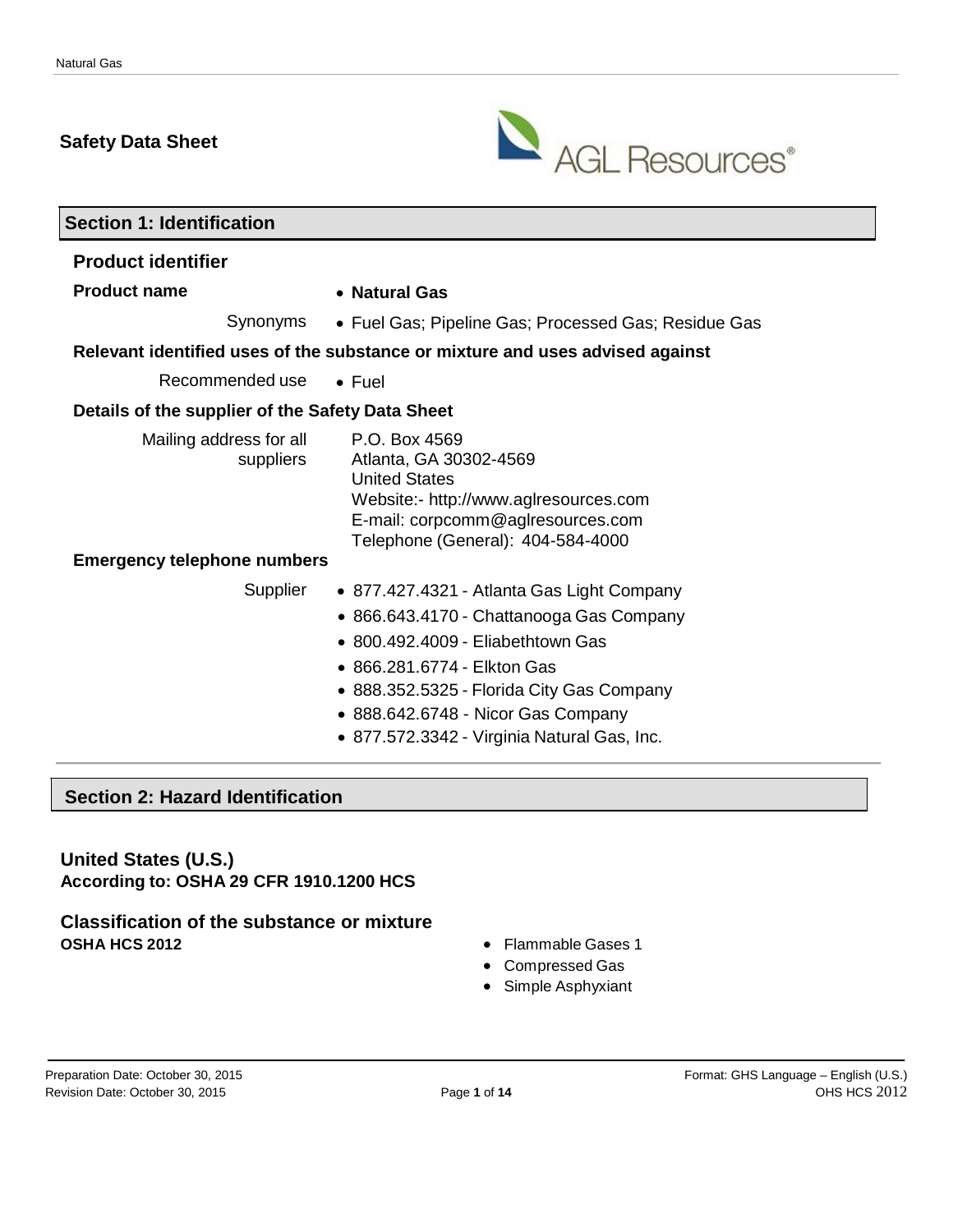| <b>Label elements</b>                 |                          |                                                                                                                                 |
|---------------------------------------|--------------------------|---------------------------------------------------------------------------------------------------------------------------------|
| <b>OSHA HCS 2012</b>                  | <b>DANGER</b>            |                                                                                                                                 |
|                                       |                          |                                                                                                                                 |
| <b>Hazard statements</b>              | Extremely flammable gas. |                                                                                                                                 |
|                                       |                          | • Contains gas under pressure; may explode if heated.                                                                           |
|                                       |                          | May displace oxygen and cause rapid suffocation.                                                                                |
| <b>Precautionary</b><br>statements    | Prevention               | • Keep away from heat, sparks, open flames and/or hot<br>surfaces. - No smoking.                                                |
|                                       | Response                 | • Blowing gas fire: Do not extinguish unless leak can be<br>stopped safely. Eliminate all ignition sources if safe to do<br>SO. |
|                                       | Storage/Disposal         | Protect from sunlight. Store in a well-ventilated place.                                                                        |
| <b>Other hazards</b><br>OSHA HCS 2012 |                          | Under United States Regulations (29 CFR 1910.1200 - Hazard Communication<br>Standard), this product is considered hazardous.    |

# **Section 3 - Composition/Information on Ingredients**

#### **Substances**

• Material does not meet the criteria of a substance.

#### **Mixtures**

|                                | <b>Composition</b> |                       |                                                                                                     |                                                                                          |  |  |
|--------------------------------|--------------------|-----------------------|-----------------------------------------------------------------------------------------------------|------------------------------------------------------------------------------------------|--|--|
| <b>Chemical</b><br><b>Name</b> | <b>Identifiers</b> | $\%$                  | <b>LD50/LC50</b>                                                                                    | <b>Classifications According to Regulation/Directive</b>                                 |  |  |
| Methane                        | CAS:74-82-8        | 94% TO<br>98%         | <b>NDA</b>                                                                                          | <b>OSHA HCS 2012:</b> Flam. Gas 1; Press. Gas - Comp;<br>Simp. Asphyx.                   |  |  |
| Ethane                         | $CAS:74-84-0$      | 1% TO 3%              | <b>NDA</b>                                                                                          | OSHA HCS 2012: Flam. Gas 1; Press. Gas, Simp.<br>Asphyx.                                 |  |  |
| Nitrogen                       | CAS:7727-37-9      | 0% TO<br>1.6%         | <b>NDA</b>                                                                                          | <b>OSHA HCS 2012:</b> Press. Gas - Comp.; Simp. Asphyx.                                  |  |  |
| Carbon<br>dioxide              | CAS: 124-38-9      | 0.5% TO<br>0.8%       | Inhalation-Rat LC50 • 470000<br>ppm 30 Minute(s)                                                    | <b>OSHA HCS 2012:</b> Press. Gas - Lig.; Simp. Asphyx.                                   |  |  |
| Propane                        | CAS:74-98-6        | $0.1\%$ TO<br>$0.2\%$ | <b>NDA</b>                                                                                          | <b>OSHA HCS 2012:</b> Flam. Gas 1; Press. Gas - Lig.;<br>Simp. Asphyx.                   |  |  |
| <b>Butane</b>                  | CAS: 106-97-8      | $0.08\%$ TO<br>0.2%   | Inhalation-Rat LC50 • 658 g/m <sup>3</sup><br>4 Hour(s)                                             | <b>OSHA HCS 2012:</b> Flam. Gas 1; Press. Gas; STOT SE<br>3: Narc. (Inhl); Simp. Asphyx. |  |  |
| Hexane                         | CAS: 110-54-3      | 0% TO<br>$0.06\%$     | Ingestion/Oral-Rat LD50 • 25<br>g/kg. Inhalation-Rat LC50 .<br>627000 mg/m <sup>3</sup> 3 Minute(s) | OSHA HCS 2012: Exposure limits                                                           |  |  |
| Pentane                        | CAS: 109-66-0      | 0% TO<br>0.03%        | Inhalation-Rat LC50 • 364 g/m <sup>3</sup><br>4 Hour(s). Ingestion/Oral-Rat<br>LD50 • > 2000 mg/kg  | <b>OSHA HCS 2012: Exposure limits</b>                                                    |  |  |

All percentages provided are approximate.

#### **Key to abbreviations** NDA = No Data Available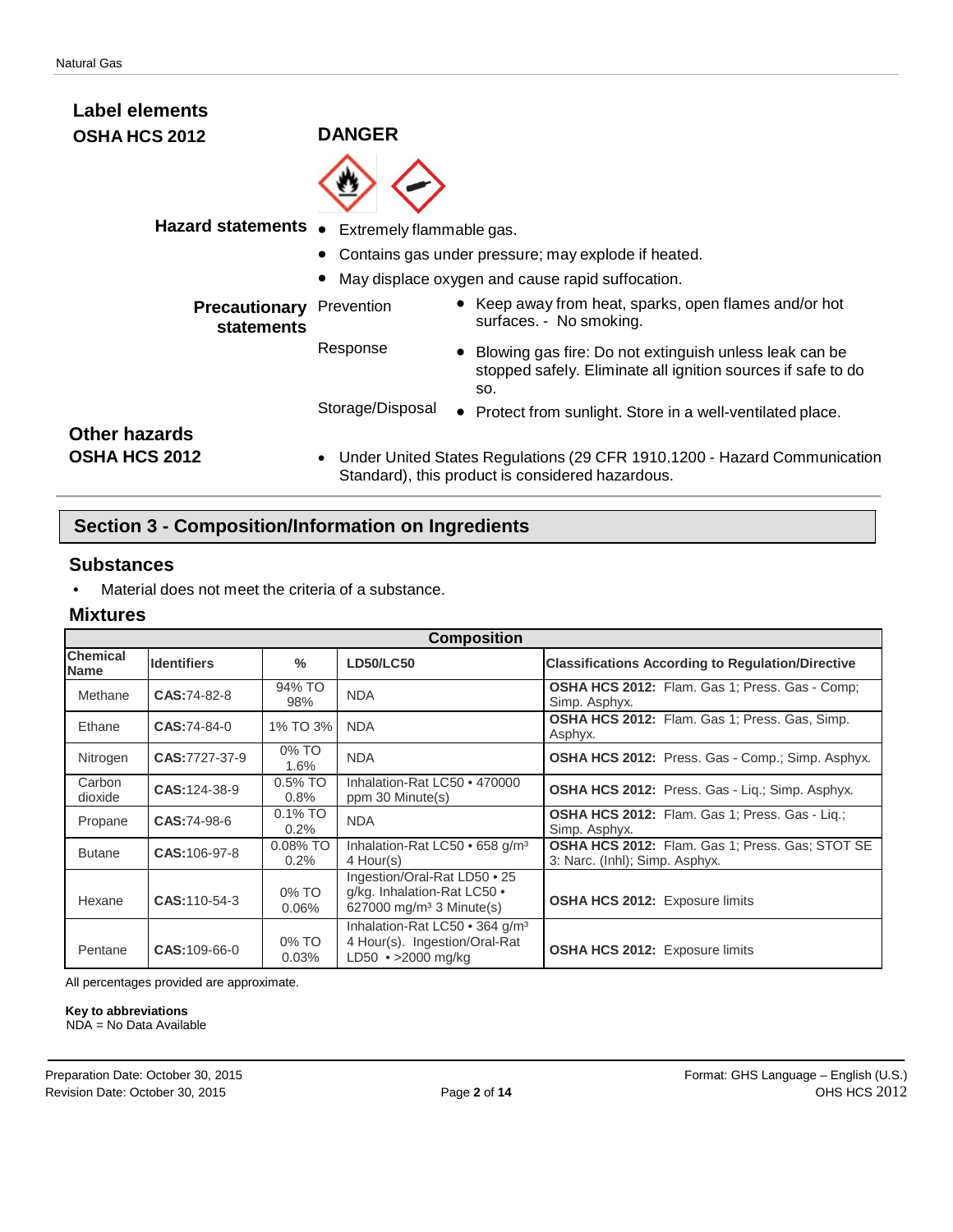# **Section 4: First Aid Measures**

#### **Description of first aid measures**

- Inhalation IF INHALED: Remove victim to fresh air and keep at rest in a position comfortable for breathing. Administer oxygen if breathing is difficult. Give artificial respiration if victim is not breathing. If signs/symptoms continue, get medical attention.
	- Skin Material is a gas. Skin (dermal) absorption is not a likely route of exposure.
	- Eye Flush eyes with water for at least 15 minutes while holding eyelids open. If eye irritation persists, get medical advice/attention.
- Ingestion Material is a gas. Ingestion is not a likely route of exposure.

#### **Most important symptoms and effects, both acute and delayed**

• Refer to Section 11 - Toxicological information.

## **Indication of any immediate medical attention and special treatment needed**

**Notes to Physician •** All treatments should be based on observed signs and symptoms of distress in the patient. Consideration should be given to the possibility that overexposure to materials other than this product may have occurred.

#### **Section 5: Firefighting Measures**

#### **Extinguishing media**

- **Suitable** SMALL FIRES: Dry chemical or CO2.
- **Extinguishing** LARGE FIRES: Water spray or fog. **Media**
- **Unsuitable** No data available. **Extinguishing Media**

#### **Special hazards arising from the substance or mixture**

**Explosion Hazards**

- **Unusual Fire and** EXTREMELY FLAMMABLE
- - Will form explosive mixtures with air.
	- Vapors may travel to source of ignition and flash back.
	- Containers exposed to fire may vent and release flammable gas through pressure relief devices.
	- Containers may explode when heated. Ruptured cylinders may rocket.

**Hazardous** • No data available.**Combustion Products**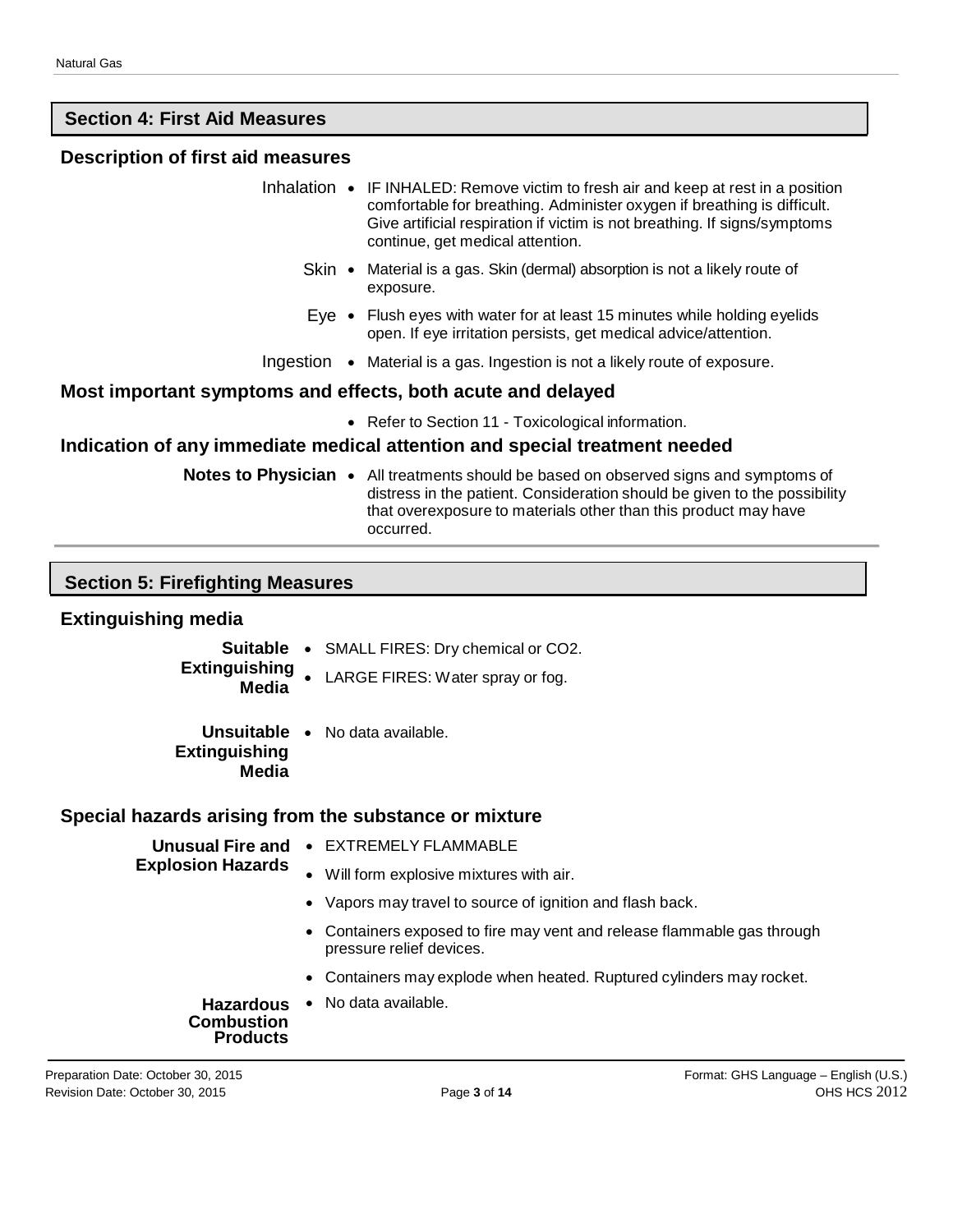| <b>Advice for firefighters</b>                 |                                                                                                                                                                                                                                                                                                                                                                                              |
|------------------------------------------------|----------------------------------------------------------------------------------------------------------------------------------------------------------------------------------------------------------------------------------------------------------------------------------------------------------------------------------------------------------------------------------------------|
|                                                | Gas fires should not be extinguished unless the flow of gas can be<br>$\bullet$<br>stopped. Only authorized personnel should turn off valves or attempt<br>repairs.                                                                                                                                                                                                                          |
|                                                | Firefighters should wear self-contained breathing apparatus (SCBA).<br>$\bullet$                                                                                                                                                                                                                                                                                                             |
|                                                | Natural gas is lighter than air and will vent upward but special consideration should<br>be given to areas that may trap or contain gas and areas of possible gas migration<br>underground of through structures.                                                                                                                                                                            |
|                                                | Water mist may be used to cool surrounding structures including compressed gas<br>cylinders or tanks.                                                                                                                                                                                                                                                                                        |
| <b>Section 6 - Accidental Release Measures</b> |                                                                                                                                                                                                                                                                                                                                                                                              |
|                                                | Personal precautions, protective equipment and emergency procedures                                                                                                                                                                                                                                                                                                                          |
| <b>Personal Precautions</b>                    | Ventilate the area before entry. Wear appropriate personal protective<br>equipment.                                                                                                                                                                                                                                                                                                          |
| <b>Emergency Procedures</b>                    | ELIMINATE all ignition sources (no smoking, flares, sparks or flames in<br>immediate area). As an immediate precautionary measure, isolate area for at<br>least for at least 100 meters (330 feet) in all directions. Keep unauthorized<br>personnel away. Keep out of low areas. Stay upwind.<br>LARGE RELEASE: Consider initial downwind evacuation for at least 800<br>meters (1/2 mile). |
| <b>Environmental precautions</b>               |                                                                                                                                                                                                                                                                                                                                                                                              |
|                                                | Prevent entry into sewers, basements or confined areas.<br>Methods and material for containment and clean up                                                                                                                                                                                                                                                                                 |
| <b>Containment/Cleanup</b><br><b>Measures</b>  | Stop release if possible without risk.<br>• All equipment used when handling the product must be grounded.<br>Use water spray to reduce vapors; do not put water directly on leak, spill<br>$\bullet$<br>area or inside container. Do not direct water at source of leak.<br>Isolate area until gas has dispersed.                                                                           |

# **Section 7 - Handling and Storage**

# **Precautions for safe handling**

• Use only with adequate ventilation. Keep away from heat and ignition sources – No Smoking. Take precautionary measures against static charges. All equipment used when handling the product must be grounded. Use only nonsparking tools. Be aware of any signs of dizziness or fatigue, especially if work is done in a poorly ventilated area; exposures to fatal concentrations of this gas mixture could occur without any significant warning symptoms, due to olfactory fatigue or oxygen deficiency. Cylinders should be firmly secured to prevent falling or being knocked over. Use explosion proof electrical, ventilating and/or lighting equipment. Empty containers retain product residue and can be hazardous. Do not cut, weld, puncture or incinerate container. Wear appropriate personal protective equipment. Avoid direct contact with skin, eyes and clothing. Avoid breathing gas. Wash thoroughly with soap and water after handling and before eating, drinking, or using tobacco.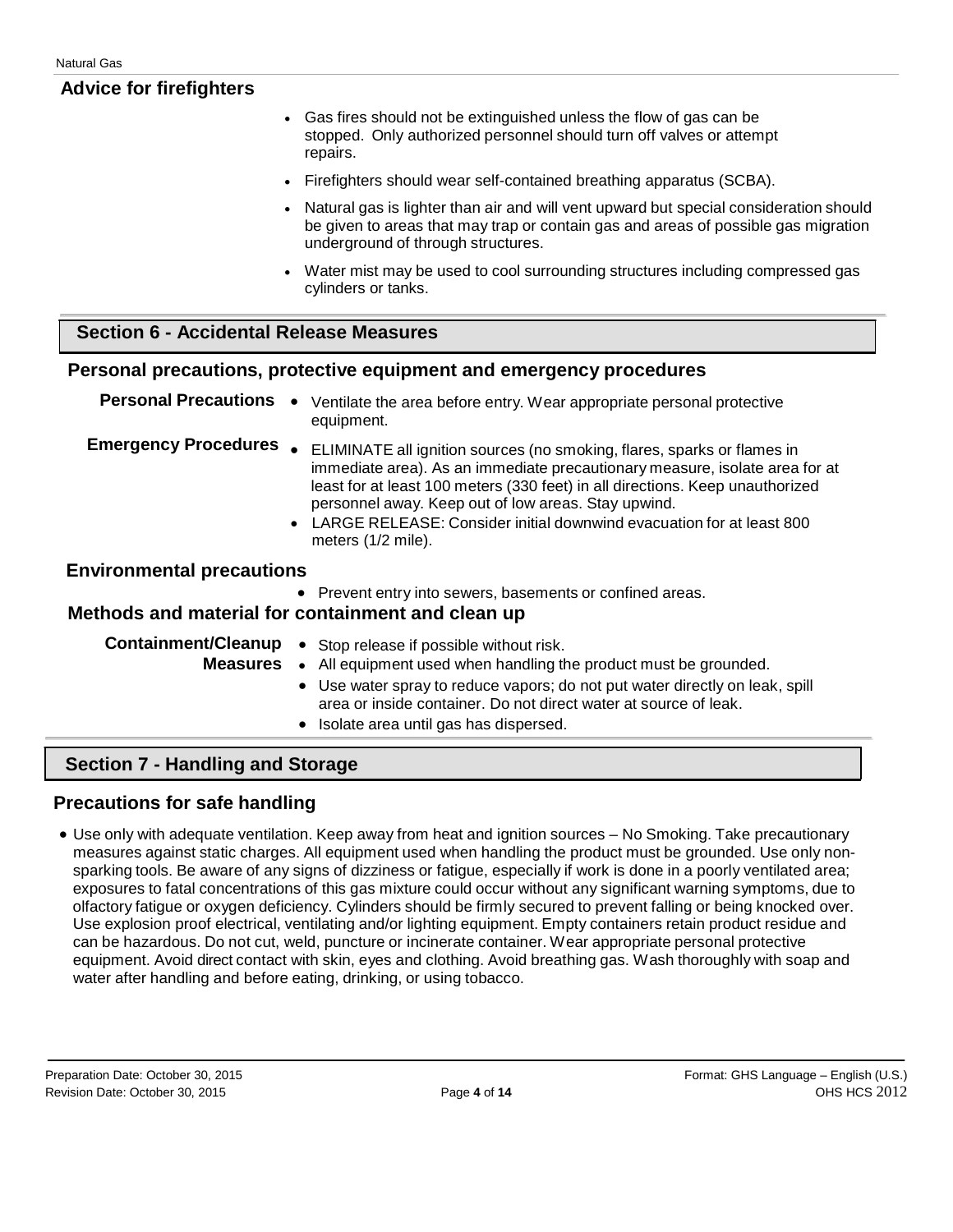## **Conditions for safe storage, including any incompatibilities**

• Containers should be stored in dry, well-ventilated areas away from sources of heat, ignition and direct sunlight. Protect cylinders against physical damage. Cylinders should be firmly secured to prevent falling or being knocked over.

# **Section 8 - Exposure Controls/Personal Protection**

## **Control Parameters**

| <b>Exposure Limits/Guidelines</b> |               |                                                                                |                                                          |                                        |  |
|-----------------------------------|---------------|--------------------------------------------------------------------------------|----------------------------------------------------------|----------------------------------------|--|
|                                   | <b>Result</b> | <b>ACGIH</b>                                                                   | <b>OSHA</b>                                              |                                        |  |
| Pentane (109-66-0)                | <b>TWAs</b>   | 1000 ppm TWA listed<br>under Pentane, all<br>isomers)                          | 120 ppm TWA; 350 mg/m3<br><b>TWA</b>                     | 1000 ppm TWA; 2950 mg/m3<br>TWA        |  |
|                                   | Ceilings      | Not established                                                                | 610 ppm Ceiling (15 min);<br>1800 mg/m3 Ceiling (15 min) | Not established                        |  |
| Hexane (110-54-3)                 | <b>TWAs</b>   | 50 ppm TWA                                                                     | 50 ppm TWA; 180 mg/m3<br><b>TWA</b>                      | 500 ppm TWA; 1800 mg/m3<br>TWA         |  |
| Butane (106-97-8)                 | <b>STELs</b>  | 1000 ppm STEL                                                                  | Not established                                          | Not established                        |  |
|                                   | <b>TWAs</b>   | Not established                                                                | 800 ppm TWA; 1900 mg/m3<br><b>TWA</b>                    | Not established                        |  |
| Propane (74-98-6)                 | <b>TWAs</b>   | 1000 ppm TWA (listed<br>under Aliphatic<br>hydrocarbon gases;<br>Alkane C 1-4) | 1000 ppm TWA; 1800 mg/m3<br><b>TWA</b>                   | 1000 ppm TWA; 1800 mg/m3<br><b>TWA</b> |  |
| Carbon dioxide (124-<br>$38-9)$   | <b>TWAs</b>   | 5000 ppm TWA                                                                   | 5000 ppm TWA; 9000 mg/m3<br><b>TWA</b>                   | 5000 ppm TWA; 9000 mg/m3<br><b>TWA</b> |  |
|                                   | <b>STELs</b>  | 30000 ppm STEL                                                                 | 30000 ppm STEL; 54000<br>mg/m3 STEL                      | Not established                        |  |
| Ethane (74-84-0)                  | <b>TWAs</b>   | 1000 ppm TWA (listed<br>under Aliphatic<br>hydrocarbon gases:<br>Alkane C1-4)  | Not established                                          | Not established                        |  |
| Methane (74-82-8)                 | <b>TWAs</b>   | 1000 ppm TWA (listed<br>under Aliphatic<br>hydrocarbon gases:<br>Alkane C1-4)  | Not established                                          | Not established                        |  |

**Key to abbreviations** OSHA = Occupational Safety and Health Administration

ACGIH = American Conference of Governmental Industrial Hygiene STEL= Short Term Exposure Limits are based on 15-minute exposures<br>NIOSH = National Institute of Occupational Safety and Health TWA = Time-Weighted Averages are TWA = Time-Weighted Averages are based on 8h/day, 40h/week exposures

# **Exposure controls Engineering**

**measures/controls**

• Adequate general ventilation should be provided when handling. Ventilation rates should be matched to conditions. If applicable, use process enclosures, local exhaust ventilation or other engineering controls to maintain airborne levels below recommended exposure limits. Use explosion proof electrical, ventilating and/or electrical equipment.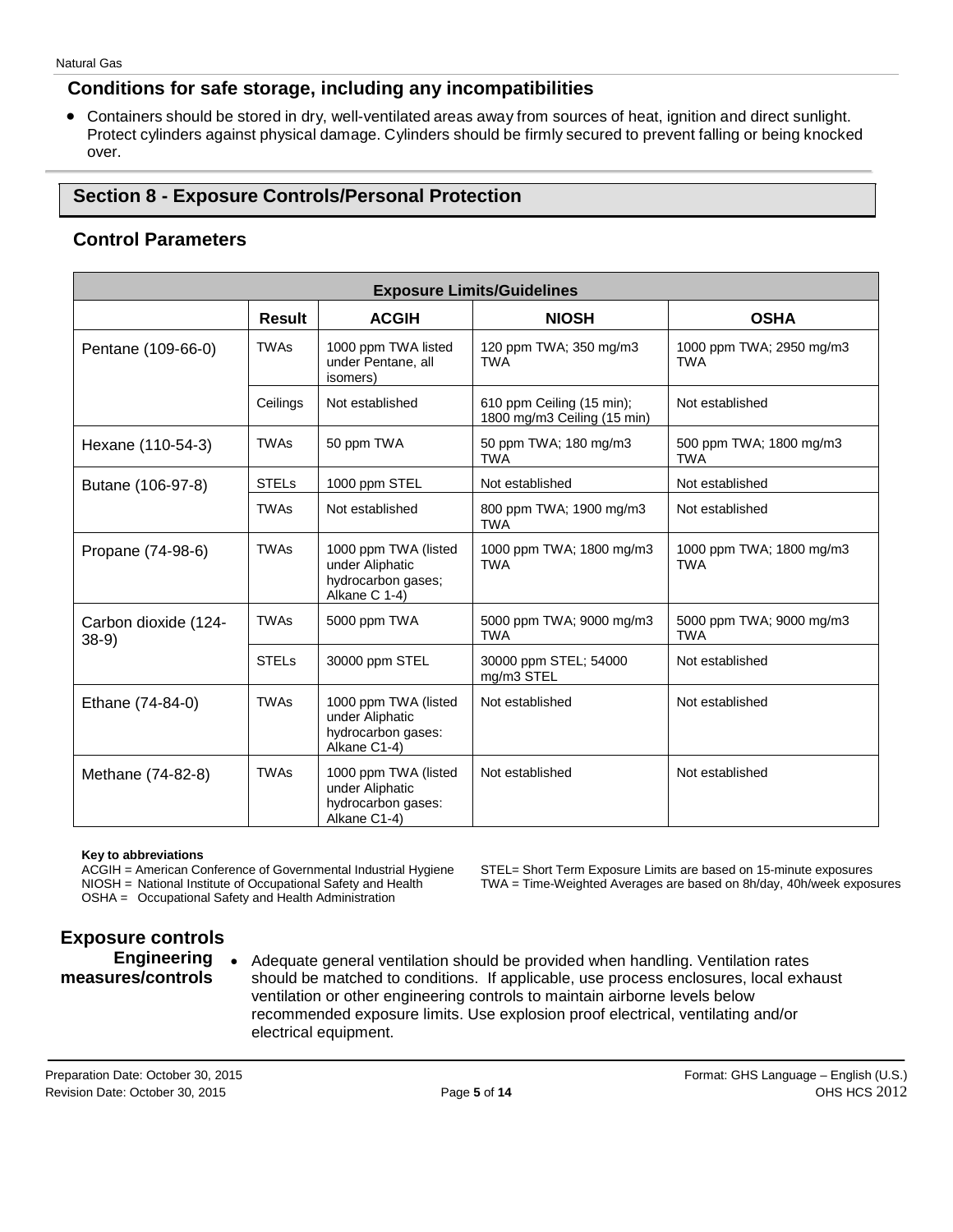#### **Personal protective equipment**

- **Respiratory** In case of insufficient ventilation, wear suitable respiratory equipment.
	- **Eye/Face** Wear safety glasses.
	- **Skin/body** Material is a gas. Skin (dermal) absorption is not a likely route of exposure.

#### **Environmental Exposure Controls**

• Follow best practices for site management and disposal of waste. Controls should be engineered to prevent release to the environment.

#### **Other information**

• Odorant may be comprised of some or all of the following components and/or blends thereof: Tetrahydrothiophene, tertiary-Butyl Mercaptan and other Mercaptans. Ensure personnel involved in gas purging operations are fully trained and knowledgeable about safe gas venting practices, the proper use of gas detectors and the danger of relying on the sense of smell alone to detect gas releases.

# **Section 9 - Physical and Chemical Properties**

| <b>Information on Physical and Chemical Properties</b> |                                      |                                        |                                                                                                  |  |  |
|--------------------------------------------------------|--------------------------------------|----------------------------------------|--------------------------------------------------------------------------------------------------|--|--|
| <b>Material Description</b>                            |                                      |                                        |                                                                                                  |  |  |
| <b>Physical Form</b>                                   | Gas                                  | Appearance/Description                 | Colorless, odorless gas without<br>odorants. When odorant is added -<br>characteristic gas odor. |  |  |
| Color                                                  | Colorless                            | Odor                                   | Odor provided by additive<br>(Mercaptan)                                                         |  |  |
| <b>Odor Threshold</b>                                  | Not relevant                         |                                        |                                                                                                  |  |  |
| <b>General Properties</b>                              |                                      |                                        |                                                                                                  |  |  |
| <b>Boiling Point</b>                                   | -259 F(-161.6667 C)                  | <b>Melting Point/Freezing</b><br>Point | -297 F(-182.7778 C)                                                                              |  |  |
| <b>Decomposition Temperature</b>                       | Not relevant                         | pH                                     | No data available                                                                                |  |  |
| Specific Gravity/Relative<br>Density                   | 0.58 to 0.62<br>$Water = 1$          | <b>Water Solubility</b>                | Not relevant                                                                                     |  |  |
| Viscosity                                              | Not relevant                         |                                        |                                                                                                  |  |  |
| <b>Volatility</b>                                      |                                      |                                        |                                                                                                  |  |  |
| Vapor Pressure                                         | Not relevant                         | Vapor Density                          | 0.5 to 0.62 Air=1                                                                                |  |  |
| <b>Evaporation Rate</b>                                | Not relevant                         |                                        |                                                                                                  |  |  |
| Flammability                                           |                                      |                                        |                                                                                                  |  |  |
| <b>Flash Point</b>                                     | -306 F(-187.7778 C)<br>OC (Open Cup) | <b>UEL</b>                             | 15 %                                                                                             |  |  |
| LEL                                                    | 4 %                                  | <b>Autoignition Temperature</b>        | 1110 F(598.8889 C)                                                                               |  |  |
| Flammability (solid, gas)                              | Not relevant                         |                                        |                                                                                                  |  |  |
| <b>Environmental</b>                                   |                                      |                                        |                                                                                                  |  |  |
| <b>Octanol/Water Partition</b><br>coefficient          | Not relevant                         |                                        |                                                                                                  |  |  |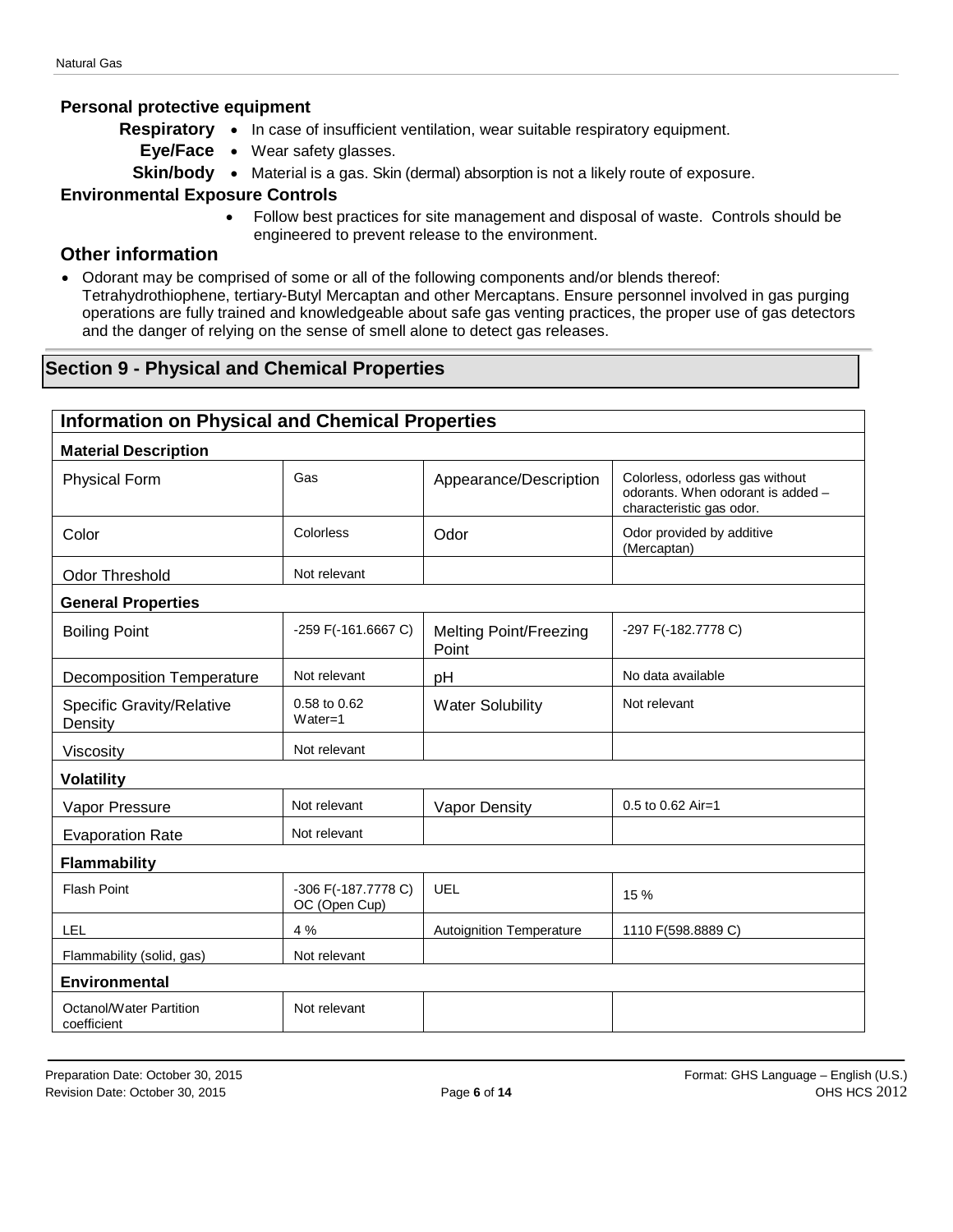# **Section 10: Stability and Reactivity**

# **Reactivity**

• No dangerous reaction known under conditions of normal use.

# **Chemical stability**

• Stable under normal temperatures and pressures.

# **Possibility of hazardous reactions**

• Hazardous polymerization will not occur.

# **Conditions to avoid**

• Keep away from heat, sparks and flame.

# **Incompatible materials**

• Strong oxidizers.

# **Hazardous decomposition products**

• Thermal oxidative degradation can produce carbon dioxide and carbon monoxide.

# **Section 11 - Toxicological Information**

# **Information on toxicological effects**

| <b>Components</b>                   |          |                                                                                                                                                                                                                                                                                                                                                                                                          |  |
|-------------------------------------|----------|----------------------------------------------------------------------------------------------------------------------------------------------------------------------------------------------------------------------------------------------------------------------------------------------------------------------------------------------------------------------------------------------------------|--|
| Methane (94% TO 74-82-8<br>98%      |          | <b>Acute Toxicity:</b> Inhalation-Mouse LC50 $\cdot$ 326 g/m <sup>3</sup> 2 Hour(s)                                                                                                                                                                                                                                                                                                                      |  |
| Carbon dioxide<br>$(0.5\%$ TO 0.8%) | 124-38-9 | Acute Toxicity: Inhalation-Rat LC50 • 470000 ppm 30 Minute(s); Inhalation-Human TCLo • 0.25 pph;<br>Lungs, Thorax, or Respiration: Dyspnea: Vascular: Other changes:<br>Reproductive: Inhalation-Mouse TCLo • 2 pph 8 Hour(s)(10D preg); Reproductive Effects: Effects on<br>Fertility:Post-implantation mortality; Reproductive Effects:Specific Developmental<br>Abnormalities: Musculoskeletal system |  |
| Propane (0.1%<br>TO 0.2%)           | 74-98-6  | Acute Toxicity: Inhalation-Rat LC50 • >800000 ppm 15 Minute(s); Behavioral: General anesthetic;<br>Behavioral:                                                                                                                                                                                                                                                                                           |  |
| <b>Butane (0.08%</b><br>TO 0.2%)    | 106-97-8 | <b>Acute Toxicity:</b> Inhalation-Rat LC50 $\cdot$ 658 g/m <sup>3</sup> 4 Hour(s)                                                                                                                                                                                                                                                                                                                        |  |

Key to abbreviations

LC – Lethal concentration TC – Toxic concentration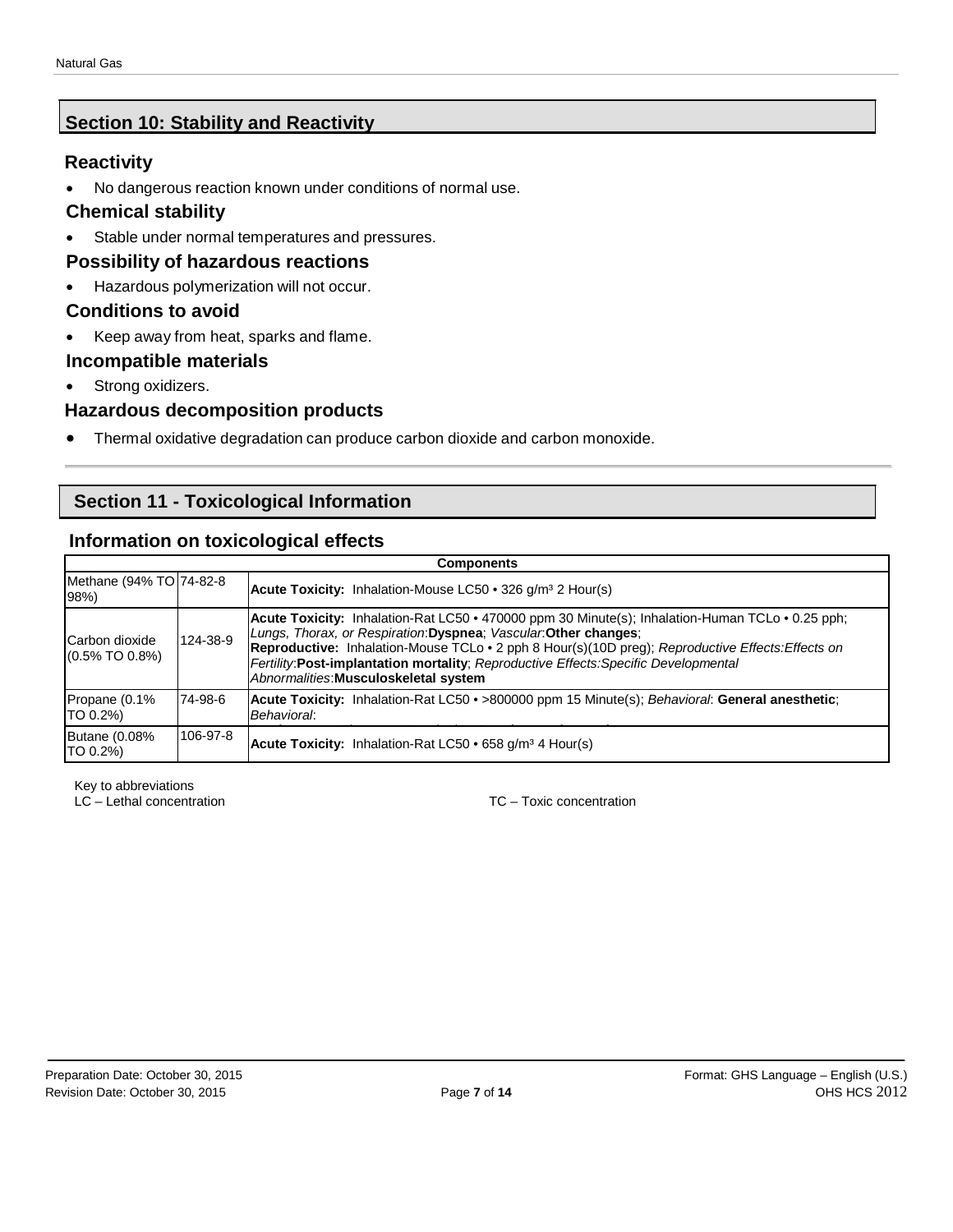| <b>GHS Properties</b>             | Classification                               |
|-----------------------------------|----------------------------------------------|
| Respiratory sensitization         | OSHA HCS 2012 <sup>•</sup> No data available |
| Serious eye damage/Irritation     | OSHA HCS 2012 <sup>•</sup> No data available |
| Acute toxicity                    | <b>OSHA HCS 2012</b> No data available       |
| Aspiration hazard                 | OSHA HCS 2012 <sup>•</sup> No data available |
| Carcinogenicity                   | <b>OSHA HCS 2012</b> No data available       |
| <b>ISkin corrosion/Irritation</b> | OSHA HCS 2012 <sup>•</sup> No data available |
| <b>Skin sensitization</b>         | <b>OSHA HCS 2012</b> No data available       |
| <b>ISTOT-RE</b>                   | OSHA HCS 2012 <sup>•</sup> No data available |
| <b>ISTOT-SE</b>                   | OSHA HCS 2012 <sup>•</sup> No data available |
| Toxicity for Reproduction         | OSHA HCS 2012 <sup>•</sup> No data available |
| <b>Germ Cell Mutagenicity</b>     | <b>OSHA HCS 2012</b> No data available       |

#### **Potential Health Effects**

#### **Inhalation**

| Acute (Immediate) | • This material is a simple asphyxiant. May displace or reduce oxygen available for<br>breathing especially in confined spaces. If this material is released in a small, poorly<br>ventilated area (i.e., an enclosed or confined space), an oxygen-deficient<br>environment may occur. Individuals breathing such an atmosphere may experience<br>symptoms which include headaches, ringing in ears, dizziness, drowsiness,<br>unconsciousness, nausea, vomiting, and depression of all the senses. Under some<br>circumstances of over-exposure, death may occur. The following effects associated<br>with decreased levels of oxygen: increase in breathing and pulse rate, emotional<br>upset, abnormal fatigue, nausea, vomiting, collapse, loss of consciousness,<br>convulsive movements, respiratory collapse and death. |
|-------------------|----------------------------------------------------------------------------------------------------------------------------------------------------------------------------------------------------------------------------------------------------------------------------------------------------------------------------------------------------------------------------------------------------------------------------------------------------------------------------------------------------------------------------------------------------------------------------------------------------------------------------------------------------------------------------------------------------------------------------------------------------------------------------------------------------------------------------------|
|                   | Chronic (Delayed) . No data available.                                                                                                                                                                                                                                                                                                                                                                                                                                                                                                                                                                                                                                                                                                                                                                                           |
| <b>Skin</b>       |                                                                                                                                                                                                                                                                                                                                                                                                                                                                                                                                                                                                                                                                                                                                                                                                                                  |
|                   | Acute (Immediate) • Under normal handling conditions, no acute skin effects are expected.                                                                                                                                                                                                                                                                                                                                                                                                                                                                                                                                                                                                                                                                                                                                        |
|                   | Chronic (Delayed) . No data available.                                                                                                                                                                                                                                                                                                                                                                                                                                                                                                                                                                                                                                                                                                                                                                                           |
| <b>Eye</b>        |                                                                                                                                                                                                                                                                                                                                                                                                                                                                                                                                                                                                                                                                                                                                                                                                                                  |
|                   | Acute (Immediate) • May cause irritation.                                                                                                                                                                                                                                                                                                                                                                                                                                                                                                                                                                                                                                                                                                                                                                                        |
|                   | Chronic (Delayed) . No data available.                                                                                                                                                                                                                                                                                                                                                                                                                                                                                                                                                                                                                                                                                                                                                                                           |
| Ingestion         |                                                                                                                                                                                                                                                                                                                                                                                                                                                                                                                                                                                                                                                                                                                                                                                                                                  |
|                   | Acute (Immediate) • Material is a gas; ingestion is not a likely route of exposure.                                                                                                                                                                                                                                                                                                                                                                                                                                                                                                                                                                                                                                                                                                                                              |
|                   | Chronic (Delayed) . No data available.                                                                                                                                                                                                                                                                                                                                                                                                                                                                                                                                                                                                                                                                                                                                                                                           |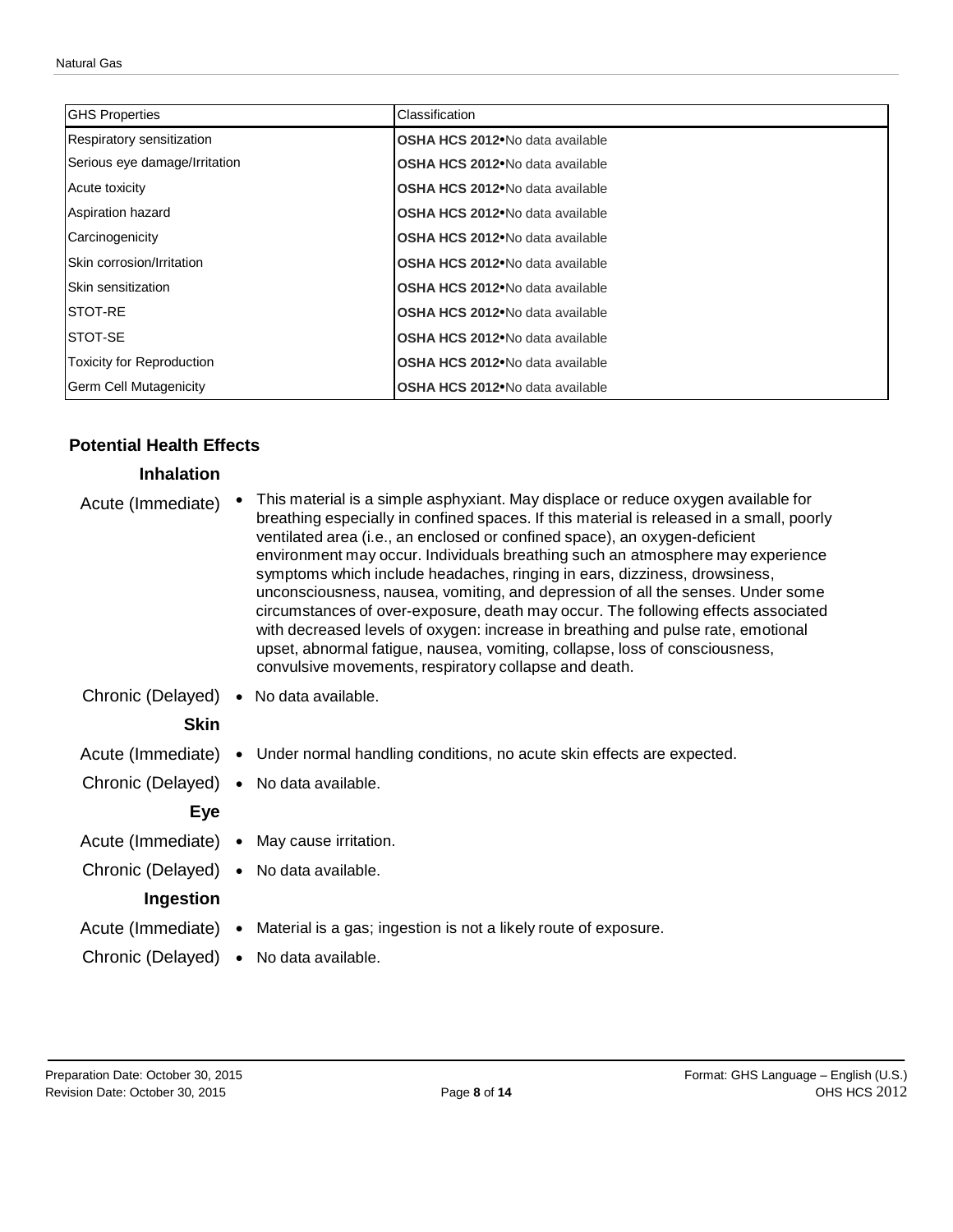# **Section 12 - Ecological Information**

# **Toxicity**

• Non-mandatory section - information about this substance not compiled for this reason.

# **Persistence and degradability**

• Non-mandatory section - information about this substance not compiled for this reason.

#### **Other adverse effects**

• Non-mandatory section - information about this substance not compiled for this reason.

#### **Bioaccumulative potential**

• Non-mandatory section - information about this substance not compiled for this reason.

#### **Mobility in Soil**

• Non-mandatory section - information about this substance not compiled for this reason.

#### **Other adverse effects**

• Non-mandatory section - information about this substance not compiled for this reason.

# **Section 13 - Disposal Considerations**

# **Waste treatment methods**

- 
- **Product waste** Dispose of content and/or container in accordance with local, regional, national and/or international regulations.
- **Packaging waste** • Dispose of content and/or container in accordance with local, regional, national and/or international regulations.

# **Section 14 - Transport Information**

|            | UN number     | UN proper<br>shipping name | <b>Transport hazard</b><br>class(es) | <b>Packing group</b> | <b>Environmental</b><br>hazards |
|------------|---------------|----------------------------|--------------------------------------|----------------------|---------------------------------|
| <b>DOT</b> | <b>JN1971</b> | Methane,<br>compressed     |                                      | None                 | <b>NDA</b>                      |

**Key to abbreviations**

NDA = No Data Available

#### **Special precautions for user** • None specified.

**Transport in bulk according to Annex II of MARPOL 73/78 and the IBC Code** • Not relevant.

- 
-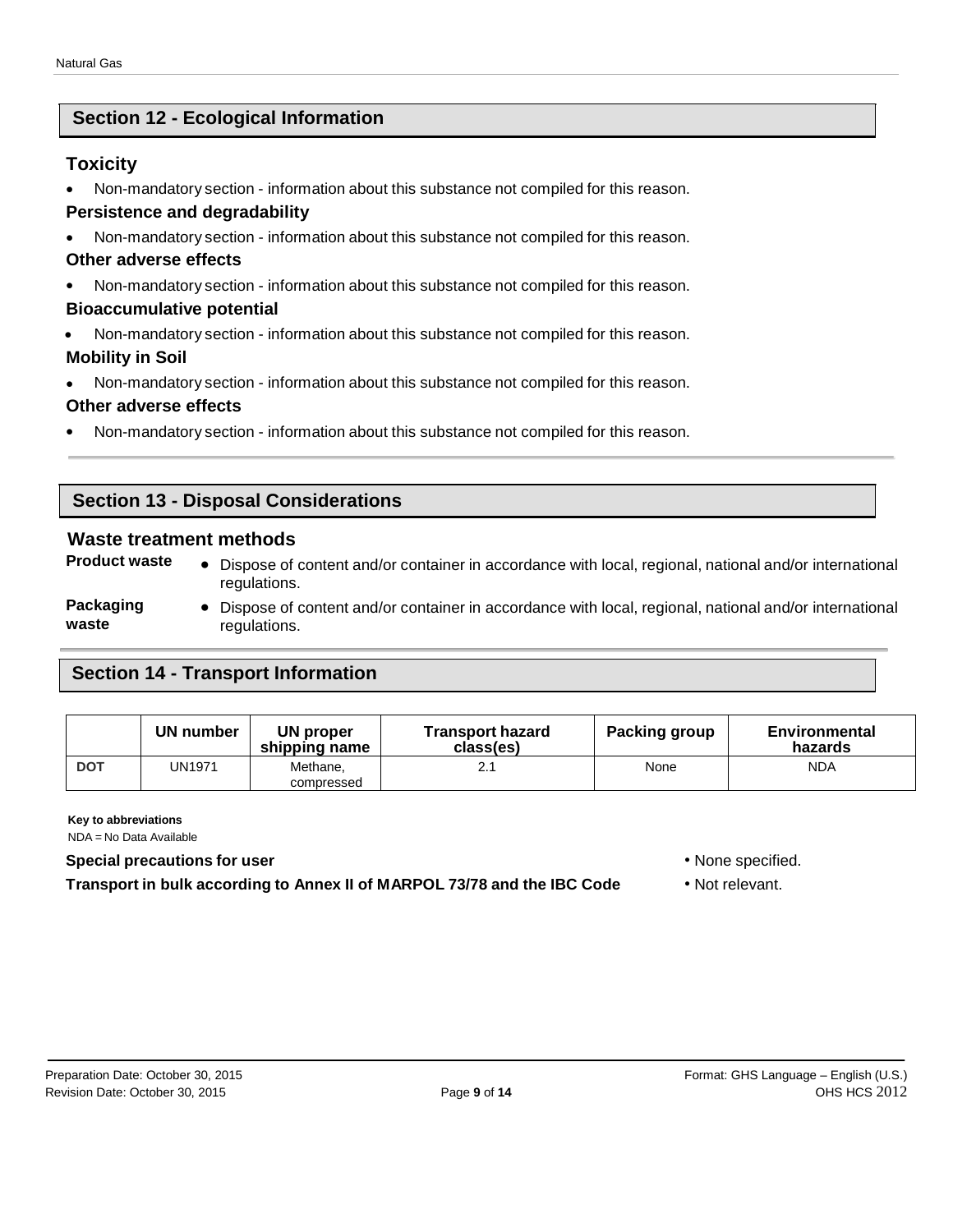# **Section 15 - Regulatory Information**

# **Safety, health and environmental regulations/legislation specific for the substance or mixture**

**SARA Hazard Classifications** • Acute, Fire, Pressure(Sudden Release of)

| <b>Inventory</b> |            |             |  |  |
|------------------|------------|-------------|--|--|
| Component        | <b>CAS</b> | <b>TSCA</b> |  |  |
| <b>Butane</b>    | 106-97-8   | Yes         |  |  |
| Carbon dioxide   | 124-38-9   | Yes         |  |  |
| Ethane           | 74-84-0    | Yes         |  |  |
| Hexane           | 110-54-3   | Yes         |  |  |
| Methane          | 74-82-8    | Yes         |  |  |
| Nitrogen         | 7727-37-9  | Yes         |  |  |
| Pentane          | 109-66-0   | Yes         |  |  |
| Propane          | 74-98-6    | Yes         |  |  |

## **United States**

#### **Labor**

#### **U.S. – OSHA-Process Safety Management-Highly Hazardous Chemicals**

| Pentane                                               | 109-66-0  | Not Listed |
|-------------------------------------------------------|-----------|------------|
| Ethane                                                | 74-84-0   | Not Listed |
| Carbon dioxide                                        | 124-38-9  | Not Listed |
| Propane                                               | 74-98-6   | Not Listed |
| <b>Butane</b>                                         | 106-97-8  | Not Listed |
| Hexane                                                | 110-54-3  | Not Listed |
| Nitrogen                                              | 7727-37-9 | Not Listed |
| Methane                                               | 74-82-8   | Not Listed |
| <b>U.S. - OSHA - Specifically Regulated Chemicals</b> |           |            |
| Pentane                                               | 109-66-0  | Not Listed |
| Ethane                                                | 74-84-0   | Not Listed |
| Carbon dioxide                                        | 124-38-9  | Not Listed |
| Propane                                               | 74-98-6   | Not Listed |
| <b>Butane</b>                                         | 106-97-8  | Not Listed |
| Hexane                                                | 110-54-3  | Not Listed |
| Nitrogen                                              | 7727-37-9 | Not Listed |
| Methane                                               | 74-82-8   | Not Listed |
|                                                       |           |            |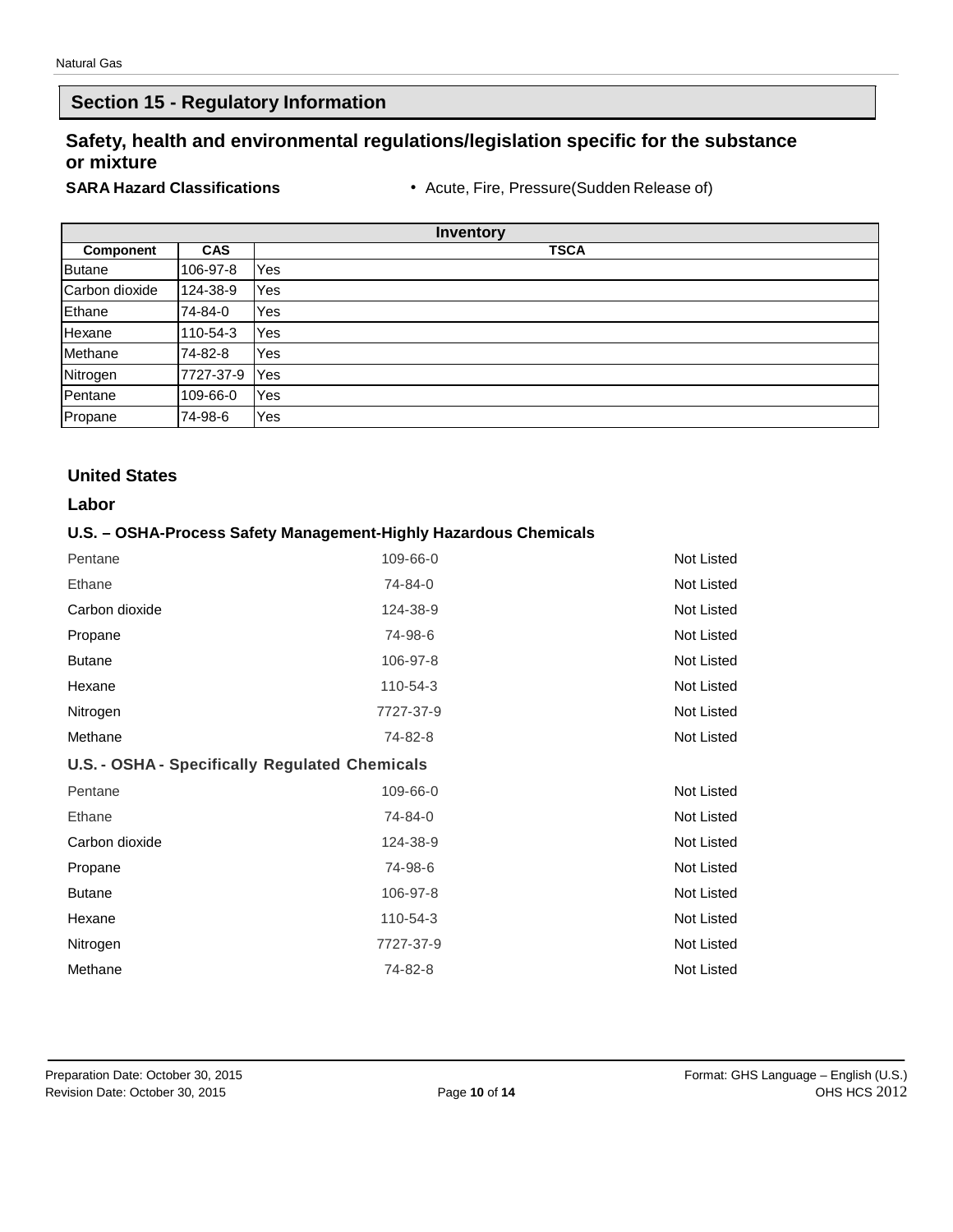#### **Environment**

#### **U.S. - CAA (Clean Air Act) - 1990 Hazardous Air Pollutants**

| Pentane        | 109-66-0  | Not Listed |
|----------------|-----------|------------|
| Ethane         | 74-84-0   | Not Listed |
| Carbon dioxide | 124-38-9  | Not Listed |
| Propane        | 74-98-6   | Not Listed |
| <b>Butane</b>  | 106-97-8  | Not Listed |
| Hexane         | 110-54-3  | Not Listed |
| Nitrogen       | 7727-37-9 | Not Listed |
| Methane        | 74-82-8   | Not Listed |

#### **U.S. - CERCLA/SARA - Hazardous Substances and their Reportable Quantities**

| Pentane        | 109-66-0  | Not Listed |
|----------------|-----------|------------|
| Ethane         | 74-84-0   | Not Listed |
| Carbon dioxide | 124-38-9  | Not Listed |
| Propane        | 74-98-6   | Not Listed |
| <b>Butane</b>  | 106-97-8  | Not Listed |
| Hexane         | 110-54-3  | Not Listed |
| Nitrogen       | 7727-37-9 | Not Listed |
| Methane        | 74-82-8   | Not Listed |

#### **U.S. - CERCLA/SARA - Radionuclides and Their Reportable Quantities**

| Pentane        | 109-66-0  | Not Listed |
|----------------|-----------|------------|
| Ethane         | 74-84-0   | Not Listed |
| Carbon dioxide | 124-38-9  | Not Listed |
| Propane        | 74-98-6   | Not Listed |
| <b>Butane</b>  | 106-97-8  | Not Listed |
| Hexane         | 110-54-3  | Not Listed |
| Nitrogen       | 7727-37-9 | Not Listed |
| Methane        | 74-82-8   | Not Listed |

#### **U.S. - CERCLA/SARA - Section 302 Extremely Hazardous Substances EPCRA RQs**

| Pentane        | 109-66-0       | Not Listed |
|----------------|----------------|------------|
| Ethane         | 74-84-0        | Not Listed |
| Carbon dioxide | 124-38-9       | Not Listed |
| Propane        | 74-98-6        | Not Listed |
| <b>Butane</b>  | 106-97-8       | Not Listed |
| Hexane         | $110 - 54 - 3$ | Not Listed |
| Nitrogen       | 7727-37-9      | Not Listed |
| Methane        | 74-82-8        | Not Listed |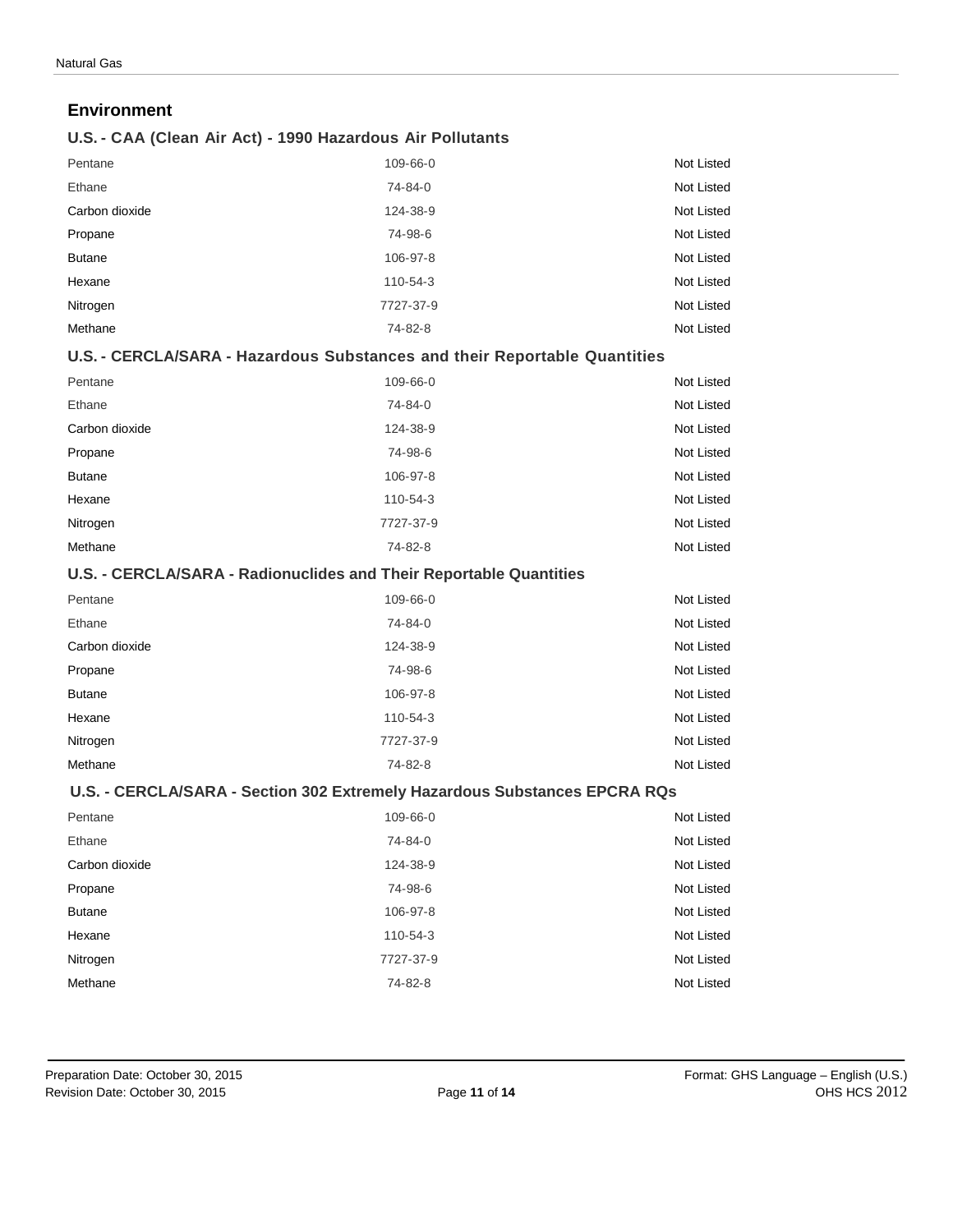#### **U.S. - CERCLA/SARA - Section 302 Extremely Hazardous Substances TPQs**

| Pentane        | 109-66-0                                                | Not Listed        |
|----------------|---------------------------------------------------------|-------------------|
| Ethane         | 74-84-0                                                 | <b>Not Listed</b> |
| Carbon dioxide | 124-38-9                                                | <b>Not Listed</b> |
| Propane        | 74-98-6                                                 | <b>Not Listed</b> |
| <b>Butane</b>  | 106-97-8                                                | Not Listed        |
| Hexane         | 110-54-3                                                | <b>Not Listed</b> |
| Nitrogen       | 7727-37-9                                               | <b>Not Listed</b> |
| Methane        | 74-82-8                                                 | <b>Not Listed</b> |
|                | U.S. - CERCLA/SARA - Section 313 - Emission Reporting   |                   |
| Pentane        | 109-66-0                                                | <b>Not Listed</b> |
| Ethane         | 74-84-0                                                 | <b>Not Listed</b> |
| Carbon dioxide | 124-38-9                                                | <b>Not Listed</b> |
| Propane        | 74-98-6                                                 | <b>Not Listed</b> |
| <b>Butane</b>  | 106-97-8                                                | Not Listed        |
| Hexane         | 110-54-3                                                | Not Listed        |
| Nitrogen       | 7727-37-9                                               | <b>Not Listed</b> |
| Methane        | 74-82-8                                                 | <b>Not Listed</b> |
|                | U.S. - CERCLA/SARA - Section 313 - PBT Chemical Listing |                   |
| Pentane        | 109-66-0                                                | Not Listed        |
| Ethane         | 74-84-0                                                 | <b>Not Listed</b> |
| Carbon dioxide | 124-38-9                                                | <b>Not Listed</b> |
| Propane        | 74-98-6                                                 | Not Listed        |
| <b>Butane</b>  | 106-97-8                                                | <b>Not Listed</b> |
| Hexane         | 110-54-3                                                | <b>Not Listed</b> |
| Nitrogen       | 7727-37-9                                               | <b>Not Listed</b> |
| Methane        | 74-82-8                                                 | Not Listed        |

#### **United States - California**

#### **Environment**

#### **U.S. – California – Proposition 65 – Carcinogens List**

| Pentane        | 109-66-0  | Not Listed |
|----------------|-----------|------------|
| Ethane         | 74-84-0   | Not Listed |
| Carbon dioxide | 124-38-9  | Not Listed |
| Propane        | 74-98-6   | Not Listed |
| <b>Butane</b>  | 106-97-8  | Not Listed |
| Hexane         | 110-54-3  | Not Listed |
| Nitrogen       | 7727-37-9 | Not Listed |
| Methane        | 74-82-8   | Not Listed |
|                |           |            |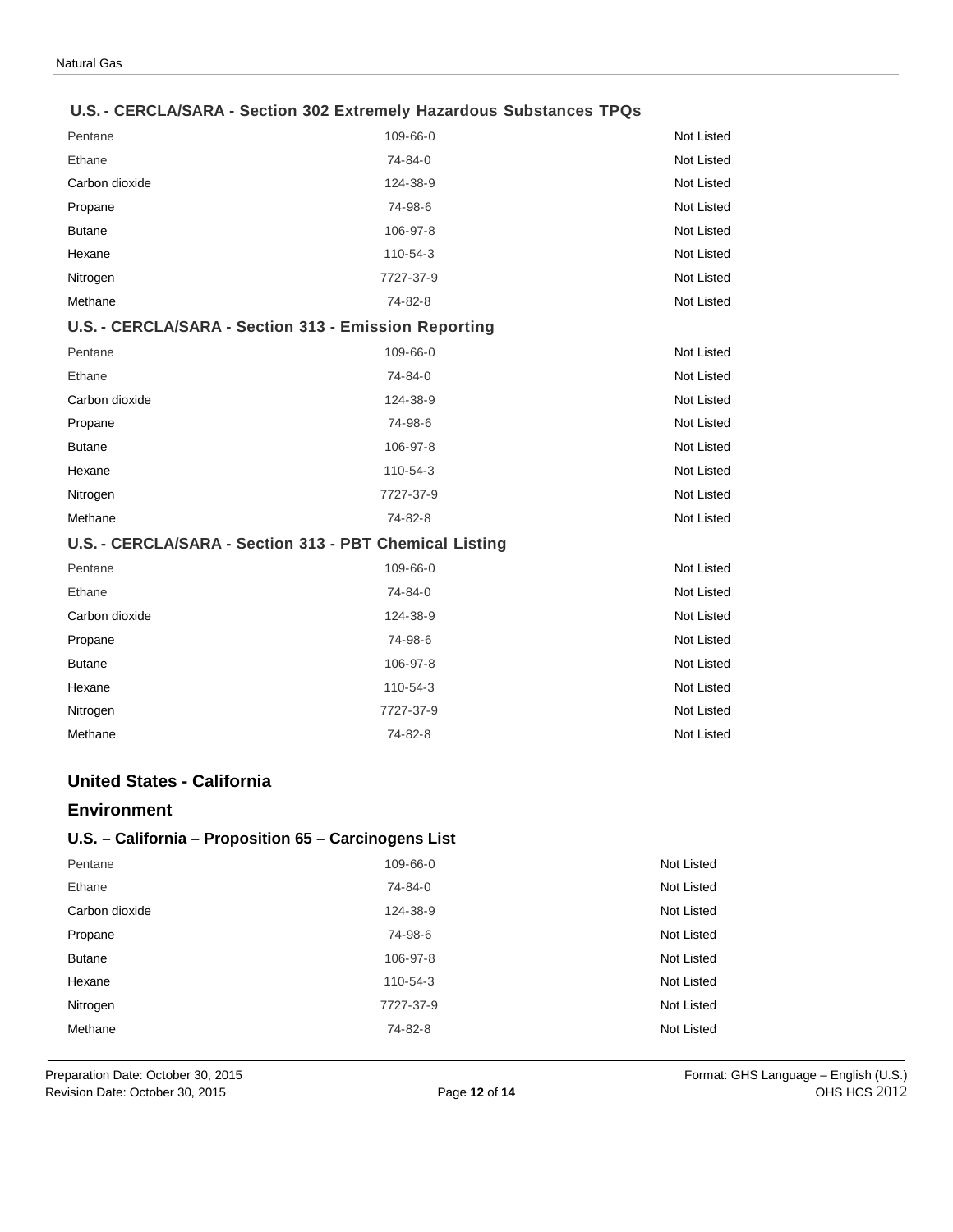|                | U.S. - California - Proposition 65 - Developmental Toxicity               |                   |
|----------------|---------------------------------------------------------------------------|-------------------|
| Pentane        | 109-66-0                                                                  | Not Listed        |
| Ethane         | 74-84-0                                                                   | Not Listed        |
| Carbon dioxide | 124-38-9                                                                  | Not Listed        |
| Propane        | 74-98-6                                                                   | Not Listed        |
| <b>Butane</b>  | 106-97-8                                                                  | Not Listed        |
| Hexane         | 110-54-3                                                                  | Not Listed        |
| Nitrogen       | 7727-37-9                                                                 | Not Listed        |
| Methane        | 74-82-8                                                                   | Not Listed        |
|                | U.S. - California - Proposition 65 - Maximum Allowable Dose Levels (MADL) |                   |
| Pentane        | 109-66-0                                                                  | Not Listed        |
| Ethane         | 74-84-0                                                                   | Not Listed        |
| Carbon dioxide | 124-38-9                                                                  | Not Listed        |
| Propane        | 74-98-6                                                                   | <b>Not Listed</b> |
| <b>Butane</b>  | 106-97-8                                                                  | Not Listed        |
| Hexane         | 110-54-3                                                                  | Not Listed        |
| Nitrogen       | 7727-37-9                                                                 | Not Listed        |
| Methane        | 74-82-8                                                                   | Not Listed        |
|                | U.S. - California - Proposition 65 - Reproductive Toxicity Female         |                   |
| Pentane        | 109-66-0                                                                  | Not Listed        |
| Ethane         | 74-84-0                                                                   | Not Listed        |
| Carbon dioxide | 124-38-9                                                                  | Not Listed        |
| Propane        | 74-98-6                                                                   | Not Listed        |
| <b>Butane</b>  | 106-97-8                                                                  | Not Listed        |
| Hexane         | 110-54-3                                                                  | Not Listed        |
| Nitrogen       | 7727-37-9                                                                 | Not Listed        |
| Methane        | 74-82-8                                                                   | Not Listed        |
|                | U.S. - California - Proposition 65 - Reproductive Toxicity Male           |                   |
| Pentane        | 109-66-0                                                                  | <b>Not Listed</b> |
| Ethane         | 74-84-0                                                                   | Not Listed        |
| Carbon dioxide | 124-38-9                                                                  | Not Listed        |
| Propane        | 74-98-6                                                                   | Not Listed        |
| <b>Butane</b>  | 106-97-8                                                                  | Not Listed        |
| Hexane         | 110-54-3                                                                  | Not Listed        |
| Nitrogen       | 7727-37-9                                                                 | Not Listed        |
| Methane        | 74-82-8                                                                   | Not Listed        |